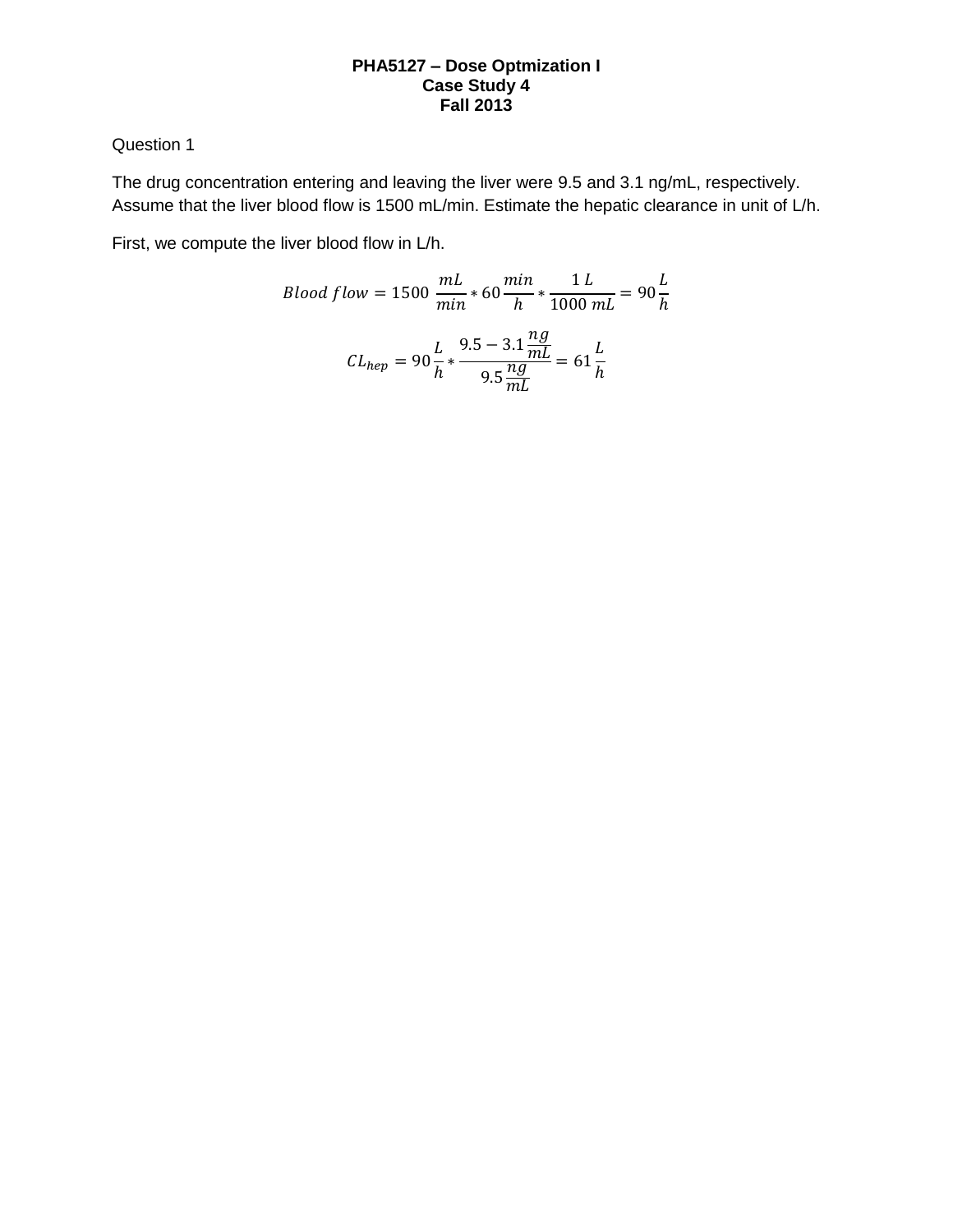#### **PHA5127 – Dose Optmization I Case Study 4 Fall 2013**

## Question 2

In two scenarios, you have the intrinsic clearance of 35,000 L/min vs. 0.35 L/min. With a plasma protein binding of 75% and a liver blood flow 70 L/min, compute the following:

1. Hepatic clearance for (i) high extraction drug and (ii) low extraction drug

$$
CL_{hep} = \frac{Q_H * f_u * CL_{int}}{Q_H + f_u * CL_{int}} = \frac{70 \frac{L}{min} * 0.25 * 35000 \frac{L}{min}}{70 \frac{L}{min} + 0.25 * 35000 \frac{L}{min}} = 69.4 \frac{L}{min} \approx Q_H
$$

Thus for high extraction drug, the hepatic clearance approximates hepatic blood flow.

$$
CL_{hep} = \frac{Q_H * f_u * CL_{int}}{Q_H + f_u * CL_{int}} = \frac{70 \frac{L}{min} * 0.25 * 0.35 \frac{L}{min}}{70 \frac{L}{min} + 0.25 * 0.35 \frac{L}{min}} = 0.087 \frac{L}{min}
$$

$$
f_U * CL_{int} = 0.25 * 0.35 \frac{L}{min} = 0.0875 \frac{L}{min}
$$

$$
CL_{hep} \approx f_U * CL_{int}
$$

Thus for low extraction drug, the hepatic clearance is approximately the unbound drug percentage multiplied by the intrinsic clearance.

2. Infer situations wherein (i) plasma protein binding increased by 2-fold and (ii) blood flow is decreased by 1.5-fold. Explain the effect of these two scenarios, assuming that intrinsic clearance is consistent.

For high extraction drug,

- (i) Change in protein binding will not affect hepatic clearance since  $CL_{hev} \approx Q_H$ .
- (ii) A 1.5-fold decrease in blood flow will also result in 1.5-fold decrease in hepatic clearance.

For low extraction drug,

- (i) An increase in protein binding by 2-fold will result in an increase in hepatic clearance by approximately 2-fold, since  $CL_{hep} \approx f_U * CL_{int}$  and intrinsic clearance is unchanged.
- (ii) Change in blood flow has no effect on hepatic clearance of low extraction drugs.